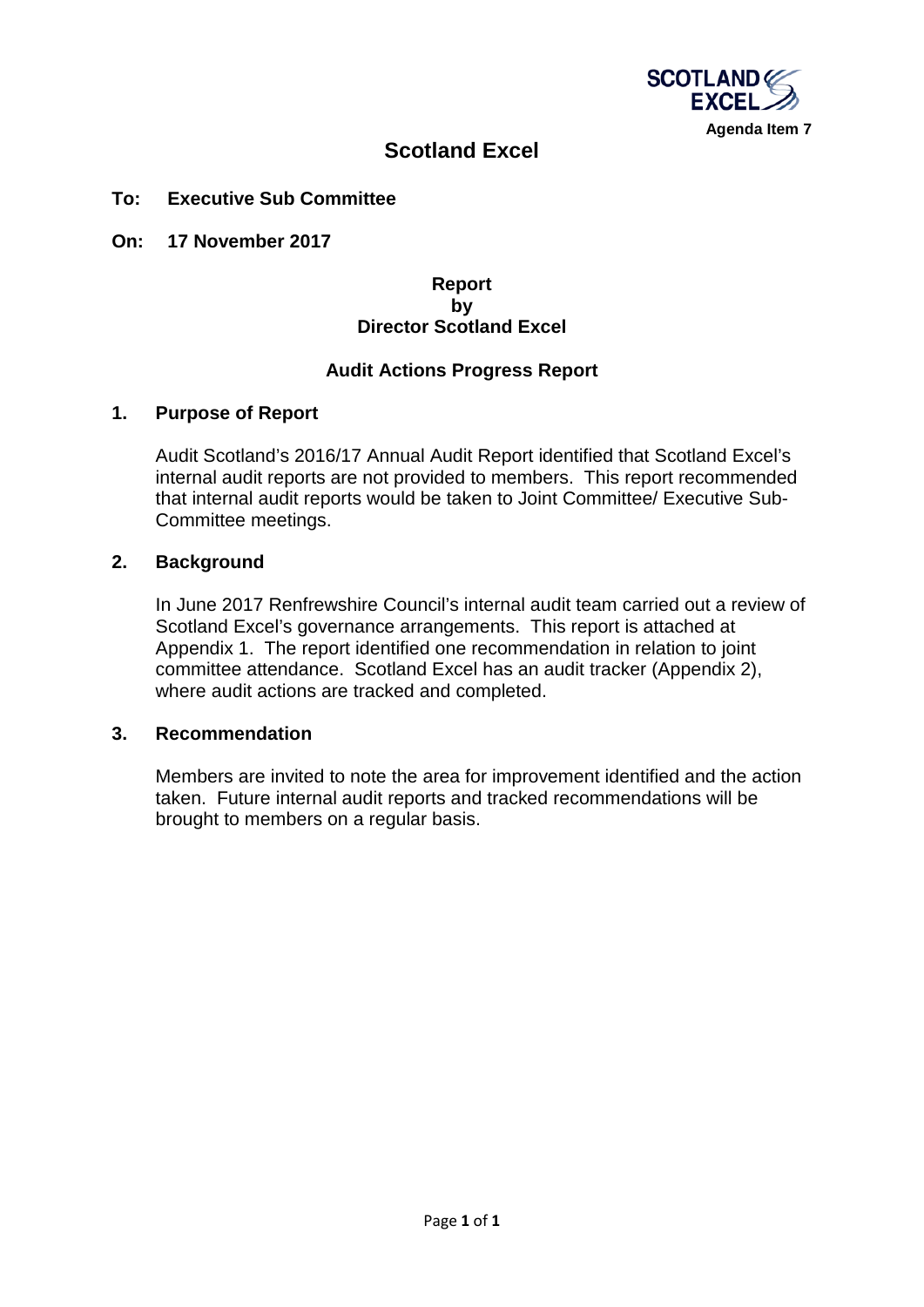

# Internal Audit Report

# SCOTLAND EXCEL Governance Arrangements (B0014/2016/001)

# **Recipients**

**Issued to:**

Julie Welsh, Director of Scotland Excel

# **Key Dates**

| <b>Draft Report Issued</b>          | 19/06/2017 |
|-------------------------------------|------------|
| <b>Management Response Due</b>      | 10/07/2017 |
| <b>Management Response Received</b> | 27/07/2017 |
| <b>Final Report Issued</b>          | 31/07/2017 |

# **Index and Report Distribution List**

| Section 1 |                          | - Executive Summary                                     |
|-----------|--------------------------|---------------------------------------------------------|
| Section 2 | $\overline{\phantom{0}}$ | Detailed Report including planned<br>Management Actions |

| <b>Overall Assurance Rating</b> | <b>Recommendation Risk Ratings</b> |                  |                         |                                      |
|---------------------------------|------------------------------------|------------------|-------------------------|--------------------------------------|
| <b>Substantial</b>              | <b>Critical</b>                    | <b>Important</b> | Good<br><b>Practice</b> | <b>Service</b><br><b>Improvement</b> |
|                                 |                                    |                  |                         |                                      |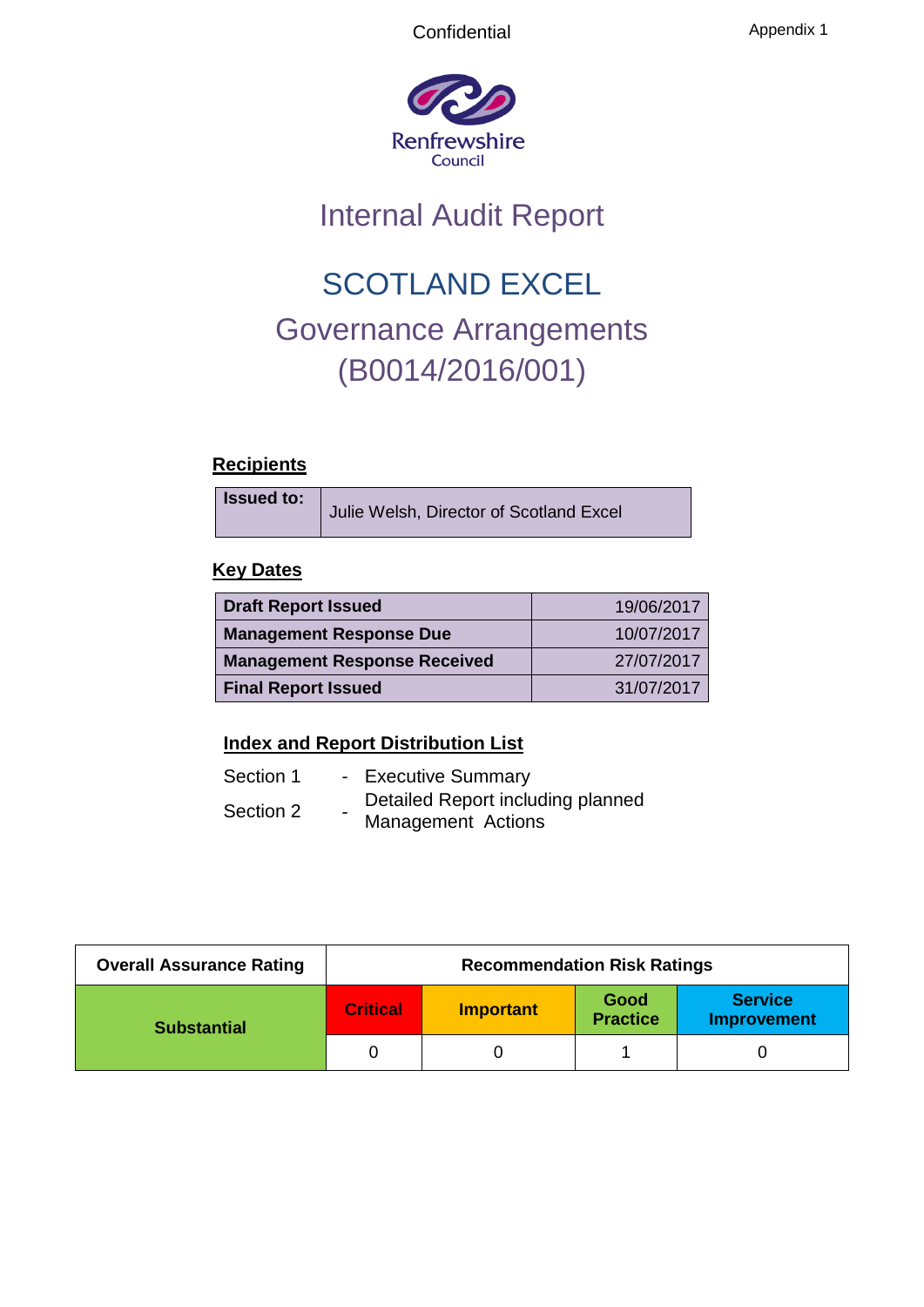# Internal Audit Report

# Scotland Excel



# Governance Arrangements (B0014/2016/001)

**B0014/2016/001 Date: July 2017**

**EXECUTIVE SUMMARY**

# **Audit Objectives**

The objectives of the audit were to ensure that:

- Arrangements are in place to engage with partner authorities and key stakeholders;
- Partner authorities actively participate in the operation of the organisation;
- The board receives regular performance information;
- Improvement action plans are progressing in line with target dates to ensure the achievement of expected outcomes;
- There is adequate board oversight of improvement action plans.

#### **Audit Scope**

1. Interviewed the appropriate officers to ascertain the governance arrangements in place for Scotland Excel and identify any areas for improvement.

2. Tested to ensure that governance procedures are followed and records are appropriately maintained.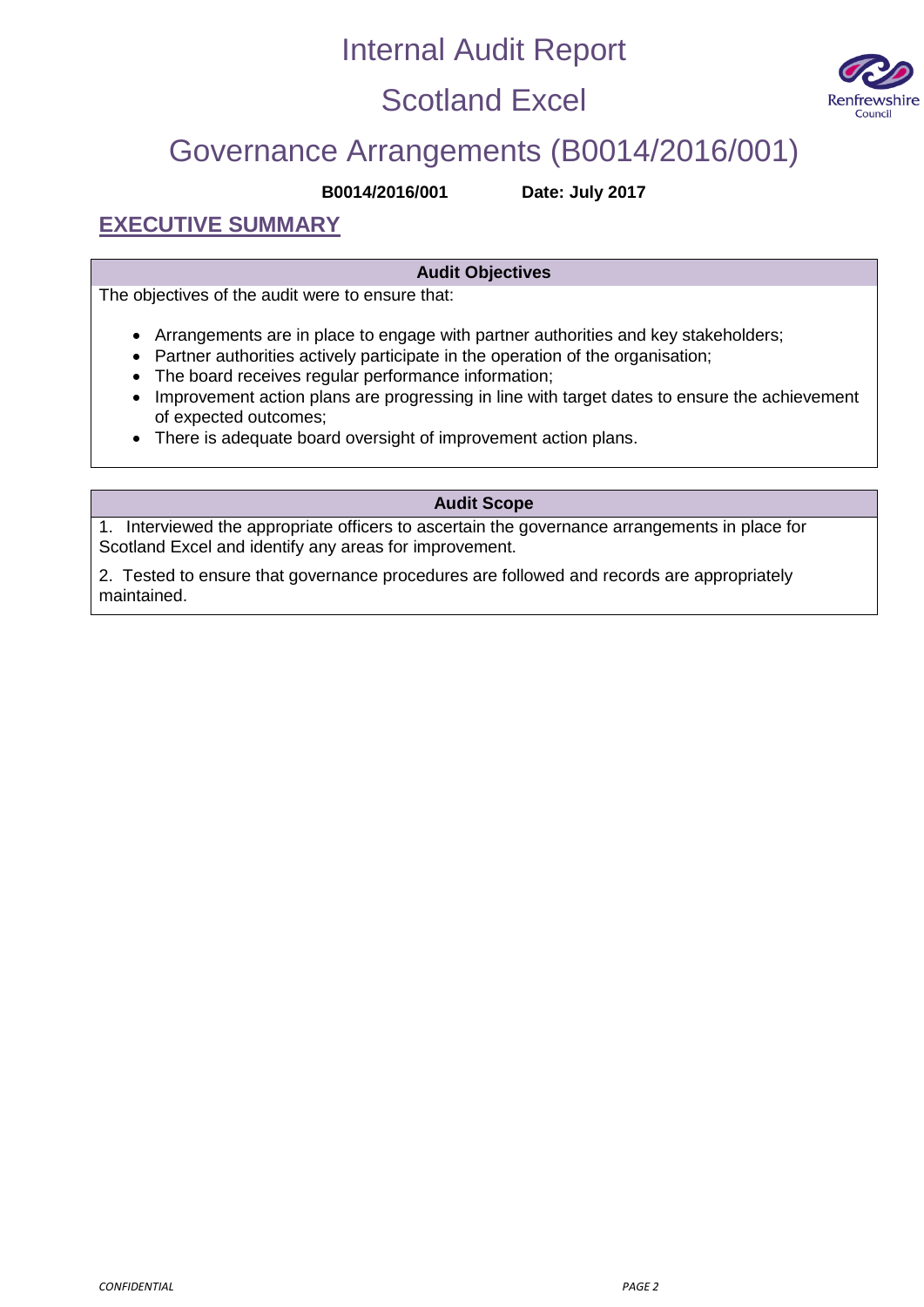# Internal Audit Report

# Scotland Excel



# Governance Arrangements (B0014/2016/001)

#### **B0014/2016/001 Date: July 2017**

**Key Audit Assurances**

- 1. There are adequate arrangements in place for Scotland Excel to engage with partner authorities and key stakeholders.
- 2. The Joint Committee and Executive Sub Committee receive regular performance information as to how performance indicators are progressing against targets and improvement action plans.
- 3. Improvement action plans are progressing in line with revised target dates.

# **Key Risks**

If some members do not regularly attend Joint Committee meetings, their local authority may not be adequately represented in the operation of Scotland Excel.

# **Overall Audit Opinion**

The audit has provided a substantial level of assurance in relation to Scotland Excel's governance arrangements. It is recommended that Scotland Excel management consider ways to further engagement with Joint Committee members from some partner local authorities so that they are adequately represented in the operation of the organisation.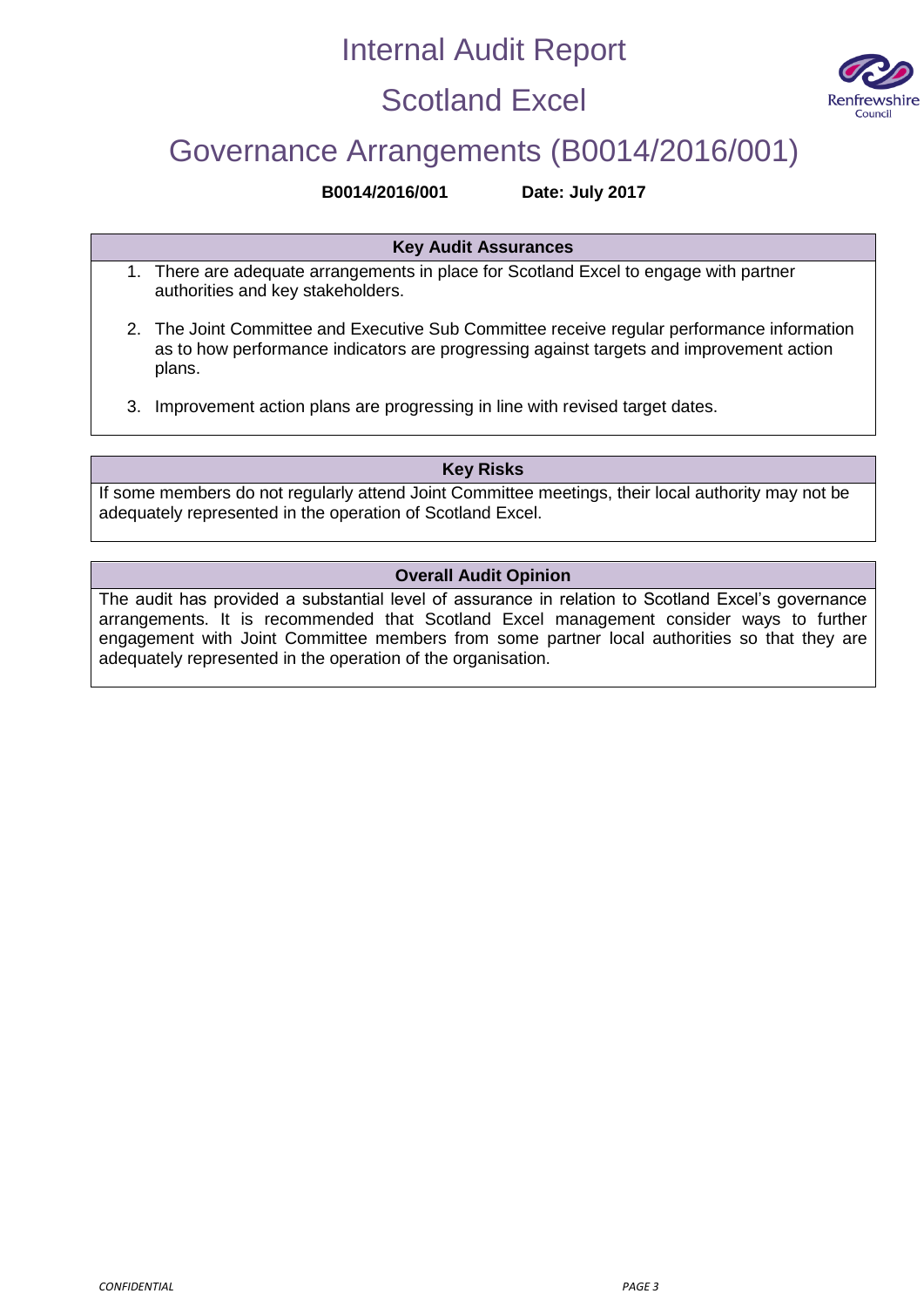# Internal Audit Report Internal Audit Report

# Scotland Excel Scotland Excel



# Governance Arrangements (B0014/2016/001) Governance Arrangements (B0014/2016/001)

Date: July 2017 **B0014/2016/001 Date: July 2017** B0014/2016/001

> **Detailed Report Detailed Report**

| Rec No.                           | Finding<br><b>Detailed</b>                                                                                                                                                                                                                                                                                                                                                                                                                                    | Recommendation                                                                                                                                                                                                                                                                      |                        |
|-----------------------------------|---------------------------------------------------------------------------------------------------------------------------------------------------------------------------------------------------------------------------------------------------------------------------------------------------------------------------------------------------------------------------------------------------------------------------------------------------------------|-------------------------------------------------------------------------------------------------------------------------------------------------------------------------------------------------------------------------------------------------------------------------------------|------------------------|
| Recommendation<br>(Good Practice) | attended the Joint Committee<br>attend Joint Committee meetings that their local authority may<br>There is a risk that if some partner authorities do not regularly<br>Examination of committee minutes showed that 21 out of 40<br>not be adequately represented in the operation of Scotland<br>meeting in June 2016 and 15 out of 40 (37%) attended the<br>Joint Committee members (52%)<br>Joint Committee attendance<br>December 2016 meeting.<br>Excel. | Committee members who are not regularly attending<br>adequately represented in the operation of Scotland<br>engage with them so that their local authorities are<br>meetings and consider if there are ways to further<br>Scotland Excel management should identify Joint<br>Excel. |                        |
|                                   | Management Action to be taken                                                                                                                                                                                                                                                                                                                                                                                                                                 | <b>Action Owner</b>                                                                                                                                                                                                                                                                 | <b>Completion Date</b> |
|                                   | attendance and participation. The recent changes to committee membership have<br>Scotland Excel continues to provide member engagement support to encourage<br>been followed by a number of pre-planned engagement steps. We welcome the<br>advice from the internal audit report and will investigate further mechanisms to<br>highlight regular non-attendance and seek to address the issue.                                                               | Julie Welsh, Director of Scotland<br>Excel                                                                                                                                                                                                                                          | 31 March 2018          |

In arriving at our opinion we comply with the Public Sector Internal Audit Standards. We planned and performed our audit so as to obtain all the information and explanations<br>which we considered necessary in order to provid In arriving at our opinion we comply with the Public Sector Internal Audit Standards. We planned and performed our audit so as to obtain all the information and explanations which we considered necessary in order to provide us with sufficient evidence to give reasonable assurance.

For the area under review we consider the overall adequacy and effectiveness of risk management, control, and governance processes. Collectively we refer to these activities<br>as "the system of internal control". For the area under review we consider the overall adequacy and effectiveness of risk management, control, and governance processes. Collectively we refer to these activities as "the system of internal control".

The audit was based on sampling and therefore errors and/ or omissions may exist which have not been identified. The audit was based on sampling and therefore errors and/ or omissions may exist which have not been identified.